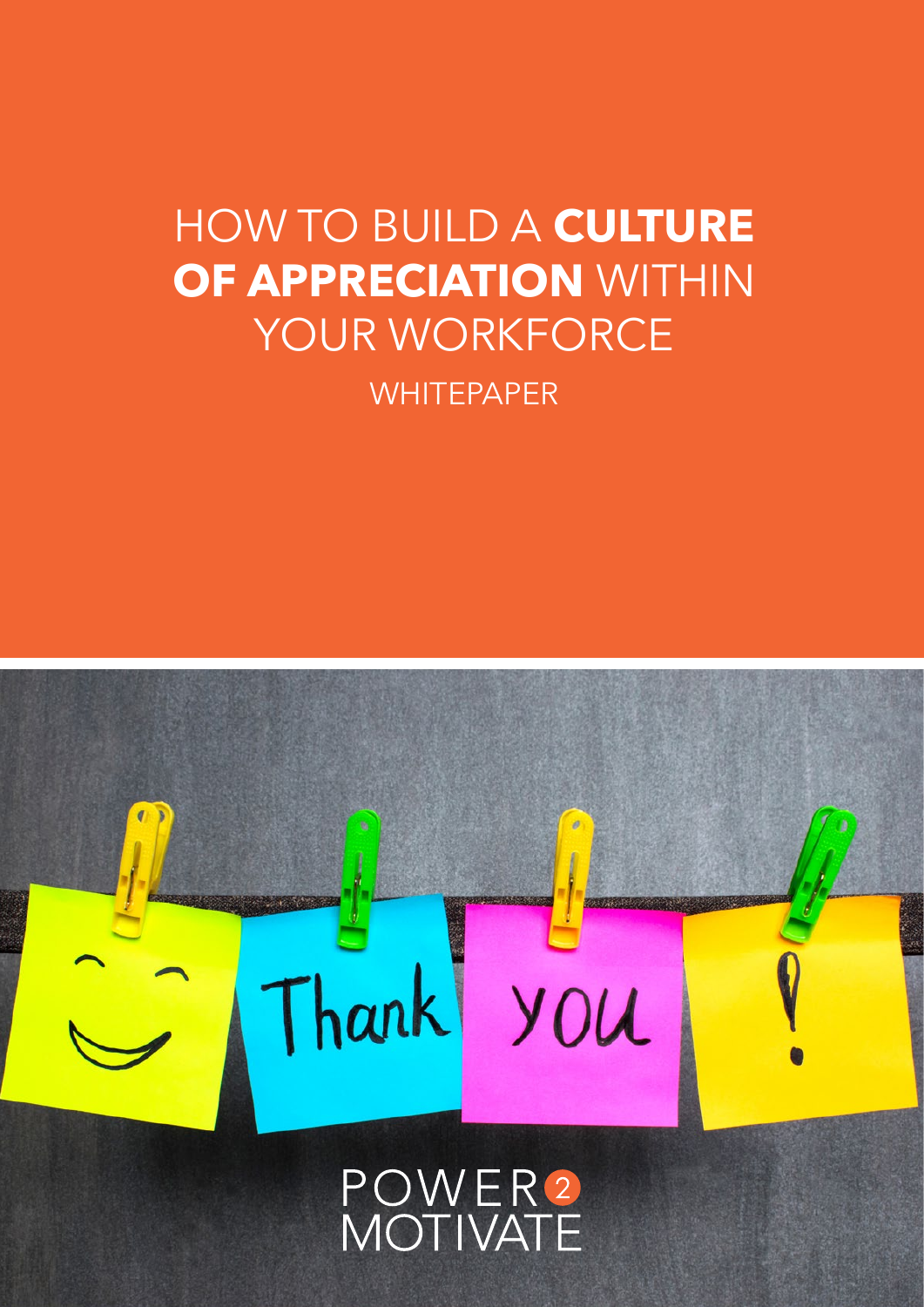Peer-to-peer recognition is the most powerful and effective way of building a culture of appreciation in the workplace, By motivating employees to recognise each other's achievements and hold each other up, you can enhance the way different departments work together and build stronger teams.

# THE POWER OF EMPLOYEE RECOGNITION

In a Globoforce<sup>1</sup> survey, the top challenges cited by HR professionals were employee retention and employee engagement. By making employees part of the team building and recognition process, your organisation can create a culture of appreciation that keeps employees loyal - enthused about their workplace and co-workers.

# **The same survey noted that:**

- 68% of companies said their employee recognition program positively impacted their employee retention
- 90% of companies said their employee recognition program positively impacted their employee engagement
- 86% of values-based recognition programs showed an increase in worker happiness

# **Meanwhile, a Deloitte2 report revealed:**

- Over 80% of organisations having some form of recognition in place
- Only 60% of organisations tie recognition to business goals
- Using recognition leads to 14% higher employee engagement, productivity and performance
- A 15% improvement in engagement can result in a 2% increase in margins

**Implementing peer-to-peer recognition can have a significant positive impact on your workplace culture, enhance employee retention and engagement while improving your bottom line.**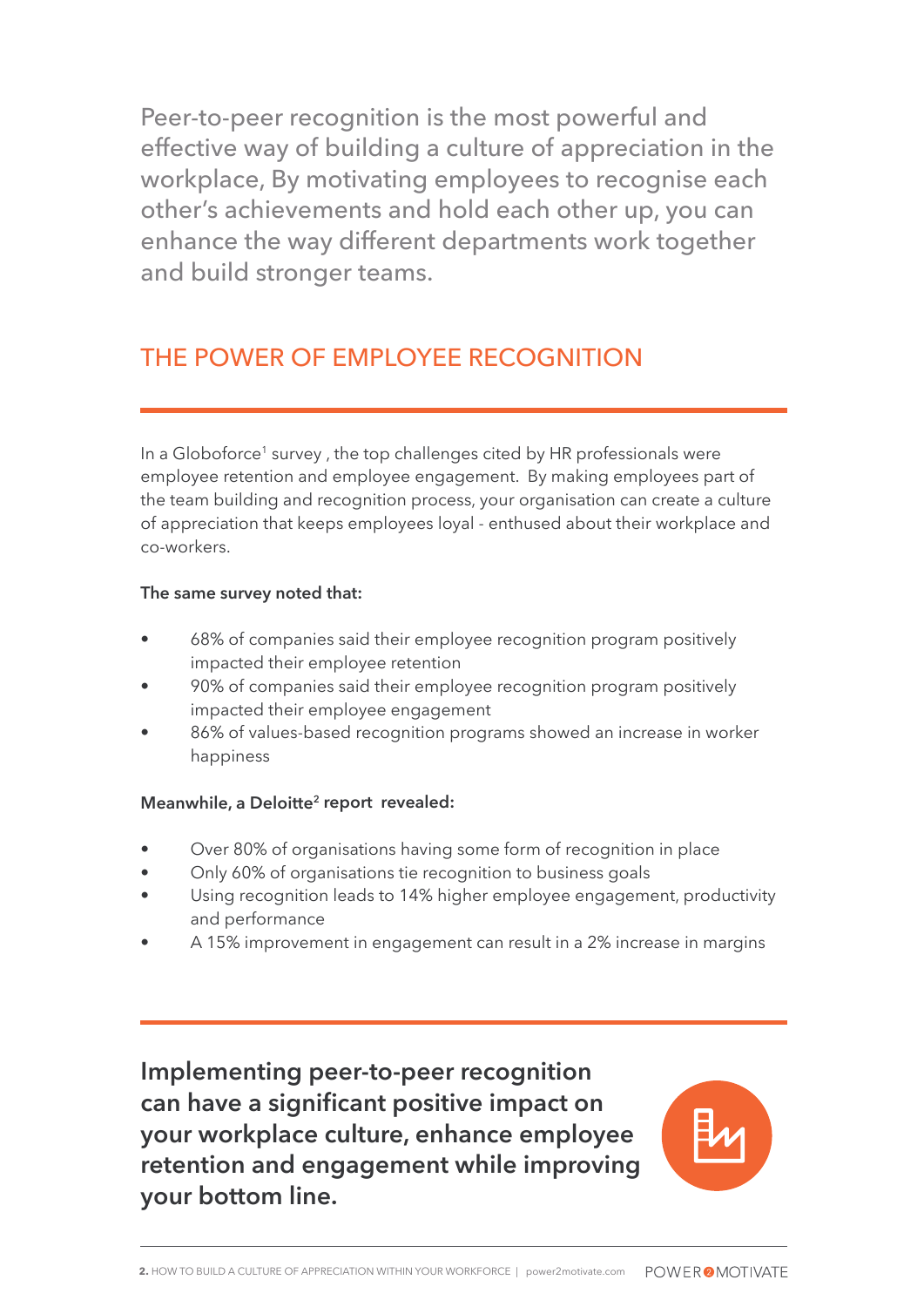

# BENEFITS OF PEER-TO-PEER EMPLOYEE RECOGNITION

Peer employee recognition can be much more impactful than manager to employee recognition. When praise comes only from managerial level, it can feel artificial or obligatory. When praise comes laterally, from someone the employee works with regularly, it can be more motivating and will be perceived as more authentic.

#### **Benefits of a strong peer employee initiative include:**

#### Better collaboration

Peer-to-peer employee recognition encourages a more collaborative approach to work, by building trust and respect between team members. When colleagues are being mindful of how their actions impact others, and are being recognised for their contributions, they will typically put in more effort to sync with and support their fellow team members.

#### Increased team morale

Peer-to-peer recognition builds up a culture of appreciation in the workplace that doesn't end with individual lifting spirits. Rather, entire departments can benefit and come together as the habit of recognising achievements celebrating joint success is established.

## Greater employee happiness

Employees feel a burst of happiness when recognised by a manager, but recognition from a fellow employee is both more impactful and longer lasting. When honest praise is given, it builds strong peer-to-peer relationships and improves day-to-day feelings of contentment and happiness.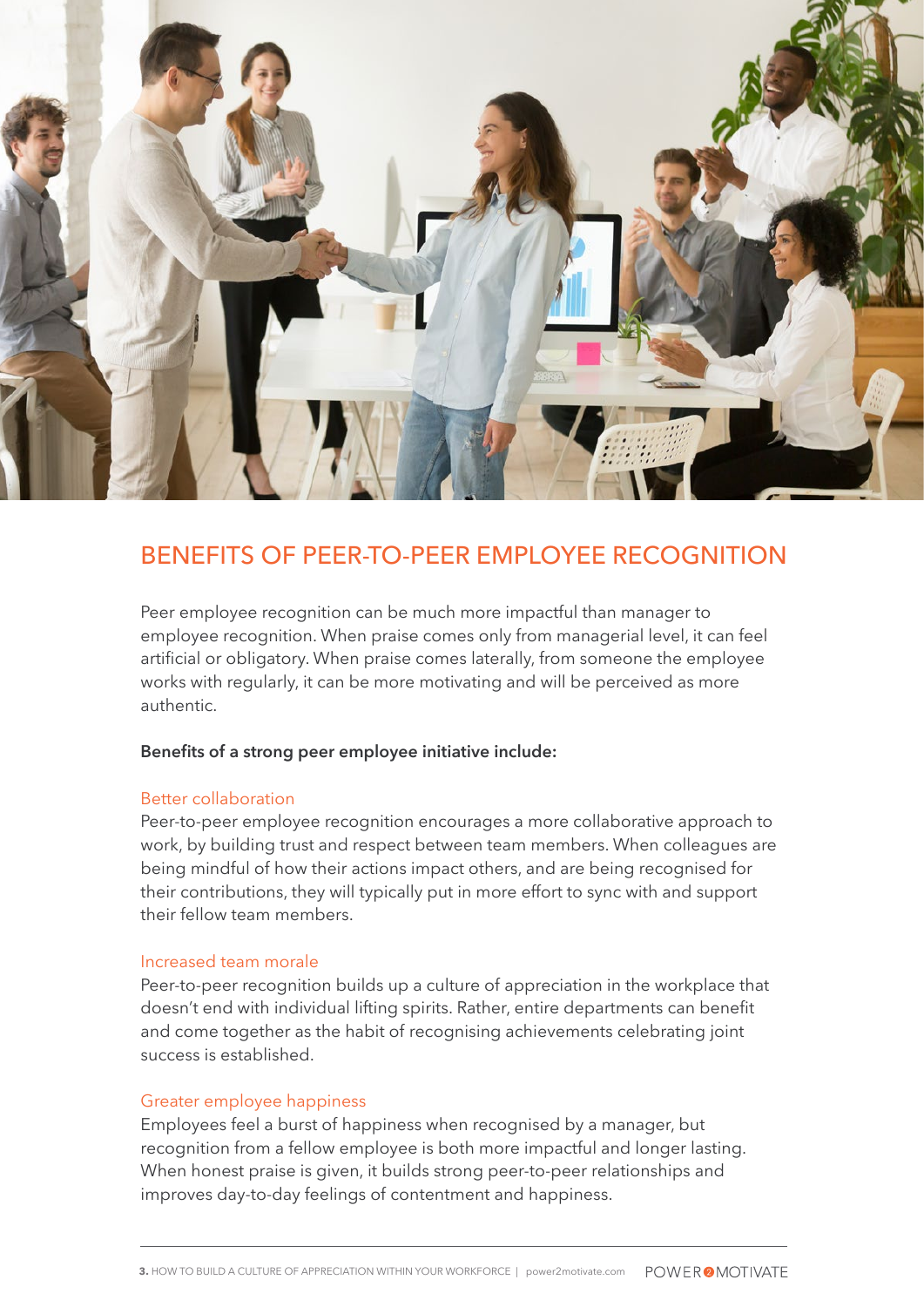

# Enhanced quality of work (and peer encouragement)

Peer recognition motivates employees to do even better work. Once it's happened even once, the motivation to be recognised again and again will be there, and staff will likely also reciprocate by giving recognition to others. This creates a positive cycle of continual improvement throughout the entire team.

# Improved employee engagement

Employees who are engaged do better in their own work and push those around them to do the same. When employees are in direct contact with consumers, this leads to more attention to detail, personal drive to succeed and achieve, and better communications skills.

## A more positive company culture

Implementing a peer-to-peer recognition setup for employees has an effect on individual employees, entire teams, and full departments, reaching up and down throughout an organisation while spreading laterally. The entire company becomes a powerful entity that equally supports all of its members.

**Peer-to-peer recognition builds up a culture of appreciation in the workplace that doesn't end with individual lifting spirits**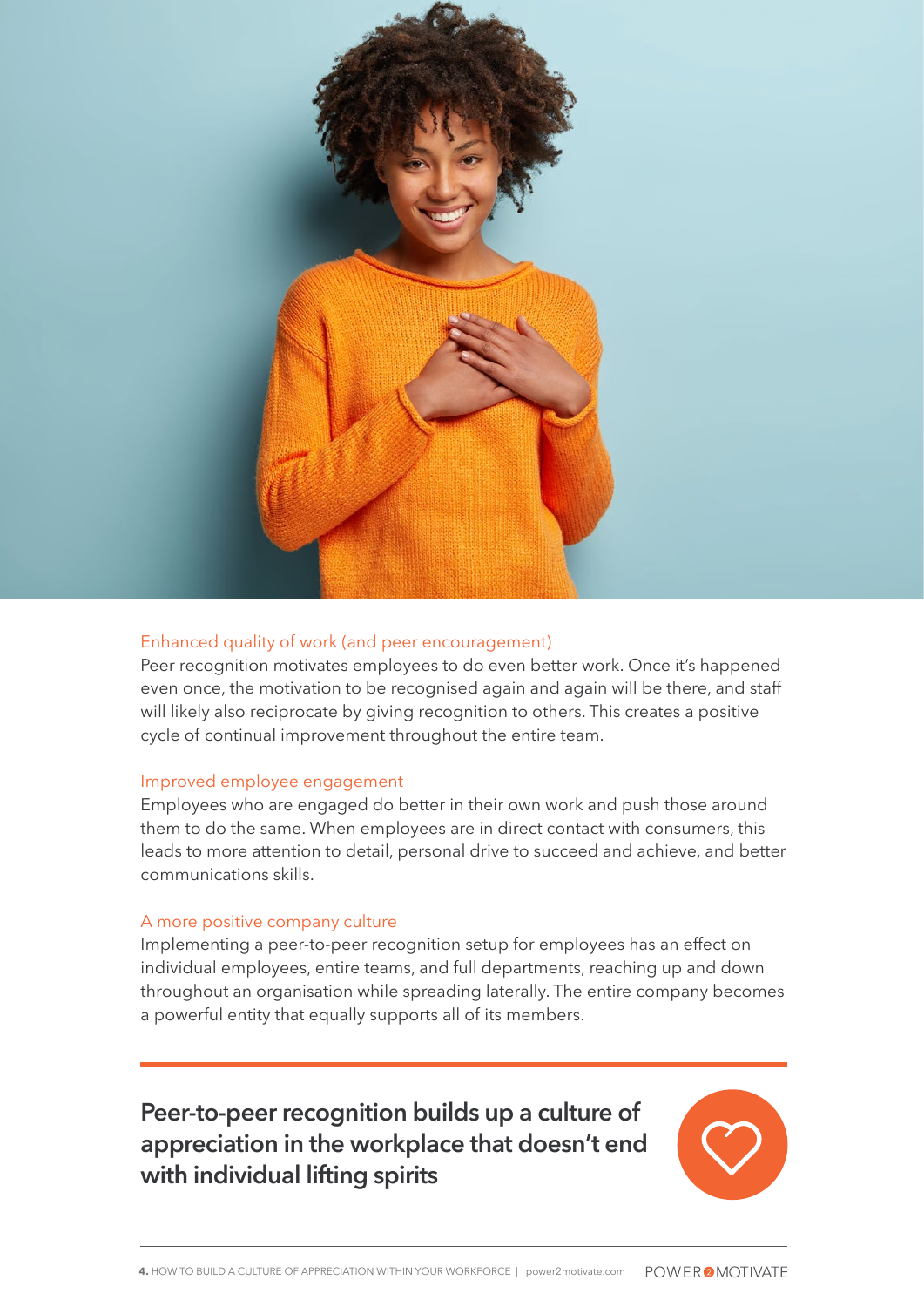

# IMPLEMENTING A PEER-TO-PEER RECOGNITION PROGRAM

**Recognition should be delivered as close as possible to the time of the desired and rewarded behavior, to strengthen the link between an employee's action and organisational results. Start by selecting a platform that allows you to deploy your recognition initiative across the company.** 

## Nomination tools

Your chosen platform should include an intuitive, easy-to-use tool with which employees can nominate each other. Decide if you want nominations to be automatically approved, or sent through a manager for oversight. Ideally, the second step will not be required, but in larger organisations it may be necessary to avoid gaming of the system.

## Range of rewards

Most employee recognitions systems operate on a rewards-points basis. You'll need a platform that has a large gallery of rewards so everyone in your organisation can receive value that fits their interests, wants, and needs. Redeemable rewards should be something they wouldn't normally get on their own, like a travel package.

## Comprehensive reporting

You'll want to be able to track key performance indicators (KPIs) and return on investment (ROI). Look for a platform that offers multiple types of report generation across a range of formats, and allows you to track employee engagement with the recognition tools and rewards.

## Social recognition

In an age of digital networks, it's vital to include social recognition at work and online for employees who nominate and are nominated. Managers can encourage adoption of peer-to-peer recognition by in turn recognising those who are paying attention to the accomplishments of fellow team members.